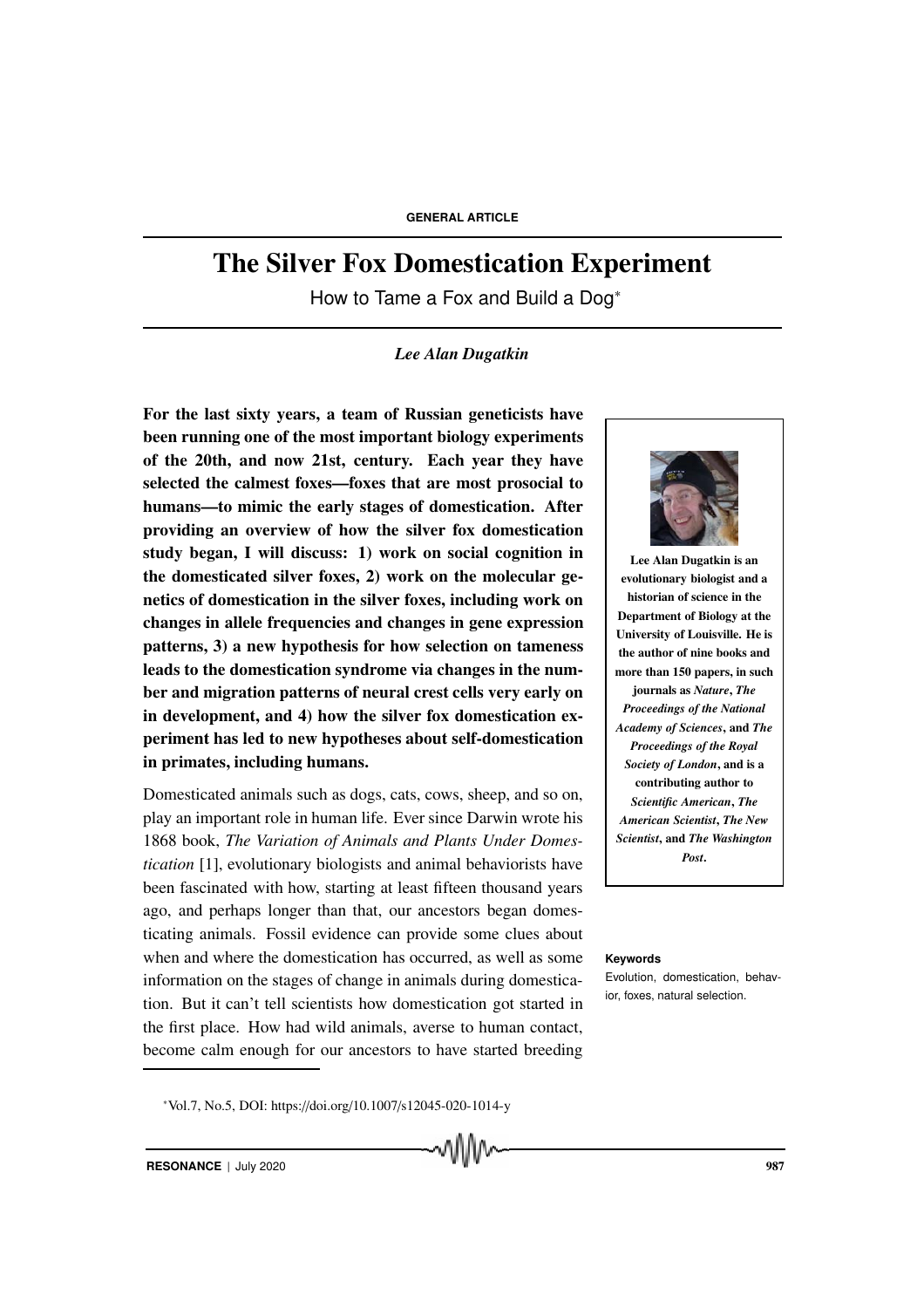them? To answer that question, the silver fox domestication experiment began in 1959 at the Institute of Cytology and Genetics in Novosibirsk, Russia, and continues to this day [2, 3]. It is widely regarded as one of the more important long-term experiments ever conducted in biology. The work began under a Russian geneticist named Dmitri Belyaev (1917–1985).

In the late 1930s, Belyaev was a student at the Ivanova Agricultural Academy in Moscow and in the 1940s, he worked as a researcher at the Institute for Fur Breeding Animals in the same city. From his reading of Darwin's *The Variation of Animals and Plants Under Domestication*, and his work with domesticated animals at the Ivanova Agricultural Academy and the Institute for Fur Breeding Animals, Belyaev was well aware that many domesticated species share a suite of traits that include juvenilized facial and body features, reduced stress hormone levels, floppy ears, mottled fur, relatively long reproductive seasons compared to their ancestors, and short, curly tails. Today, this suite of traits is known as the 'domestication syndrome'.

Belyaev was interested in why the domestication syndrome ex-Humans have ists. Humans have domesticated animals for many reasons, but regardless of what they are domesticated for—transportation, food, companionship or protection—domesticated animals, over time, begin to accumulate traits in the domestication syndrome. Belyaev hypothesized that selection for tameness was the key to understanding why domesticated species share so many characteristics because the one thing our ancestors always needed in a species they were domesticating was an animal that interacted relatively prosocially with them. Belyaev proposed that the early stages of all animal domestications centered on choosing the tamest, most prosocial-toward-human animals. He further hypothesized that all of the traits domesticated species share are linked to genes associated with tameness, and that is why the domestication syndrome exists.

> Belyaev decided to test his hypotheses using a species he had worked with extensively at the Institute for Fur Breeding—the silver fox, a variant of the red fox (*Vulpes vulpes*). He envi-



domesticated animals for many reasons, but regardless of what they are domesticated for—transportation, food, companionship or protection domesticated animals, over time, begin to accumulate traits in the domestication syndrome.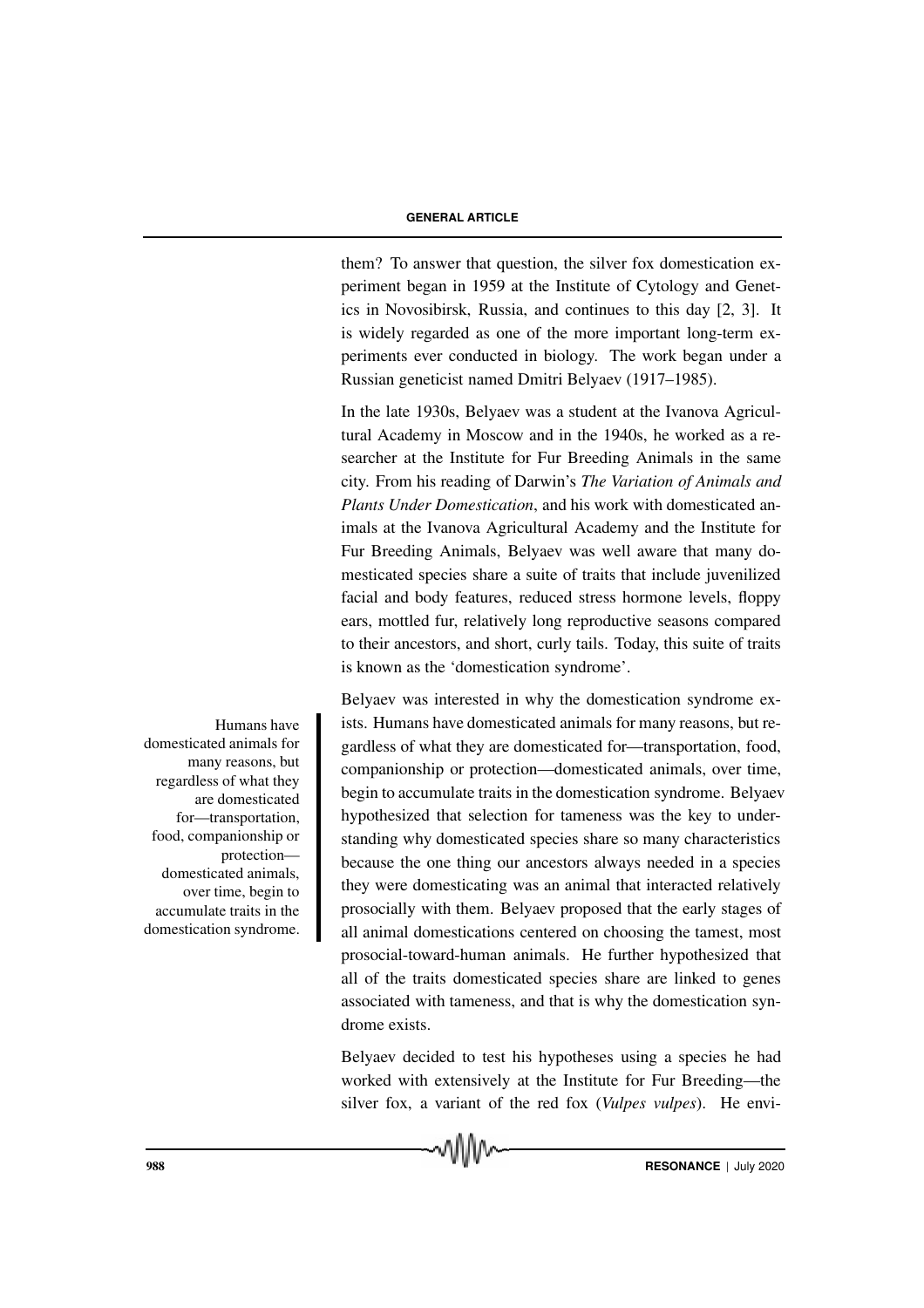sioned developing a scale for scoring tameness—friendliness toward humans—and using that as the sole criteria for selecting which foxes would parent the next generation, with the top 10% of the tamest selected.

Belyaev began a pilot experiment in 1952 working with his colleague, Nina Sorokina, who was the chief breeder at a small fox farm in Kohila, outside of Tallinn, Estonia, buried deep in the Estonian forest [2]. Not so much a village as a corporate outpost, Kohila was typical of the many industrial-scale fur farms scattered across the region. Spread out over 150 acres, the farm housed about 1500 silver foxes in dozens of rows of metal-roofed long wooden sheds, each of which contained dozens of cages.

Belyaev explained the procedure he wanted Sorokina and her breeding team to follow. Every year, they were to choose a few of the calmest foxes at Kohila at the breeding time in late January and mate them with one another. From the pups that those select foxes produced, they would again choose the calmest ones and breed them. Perhaps, he suggested, this method would eventually lead to calmer and calmer foxes, the first step in domestication.

They decided they would always approach the foxes slowly opening the cages slowly and reaching into it slowly with some food held in a gloved hand. When they did, some of the foxes lunged at them. Most of them backed away and snarled. But about a dozen out of the hundred or so they tested each year did neither. They weren't calm, but they weren't highly reactive and aggressive either. A few would even take the food offered from the workers' hands. These foxes became the next generation in the pilot work. Within three breeding seasons, Sorokina and her team were seeing some promising results. Some of the pups of the foxes they had selected were a little calmer than their parents, grandparents, and great-grandparents.

Belyaev got the chance to expand the pilot work into a largescale experiment in 1959 when he moved to the newly established Institute of Cytology and Genetics, part of a giant new scientific complex called Akademgorodok, outside of Novosibirsk, in the

√∖ใ∖ใ∿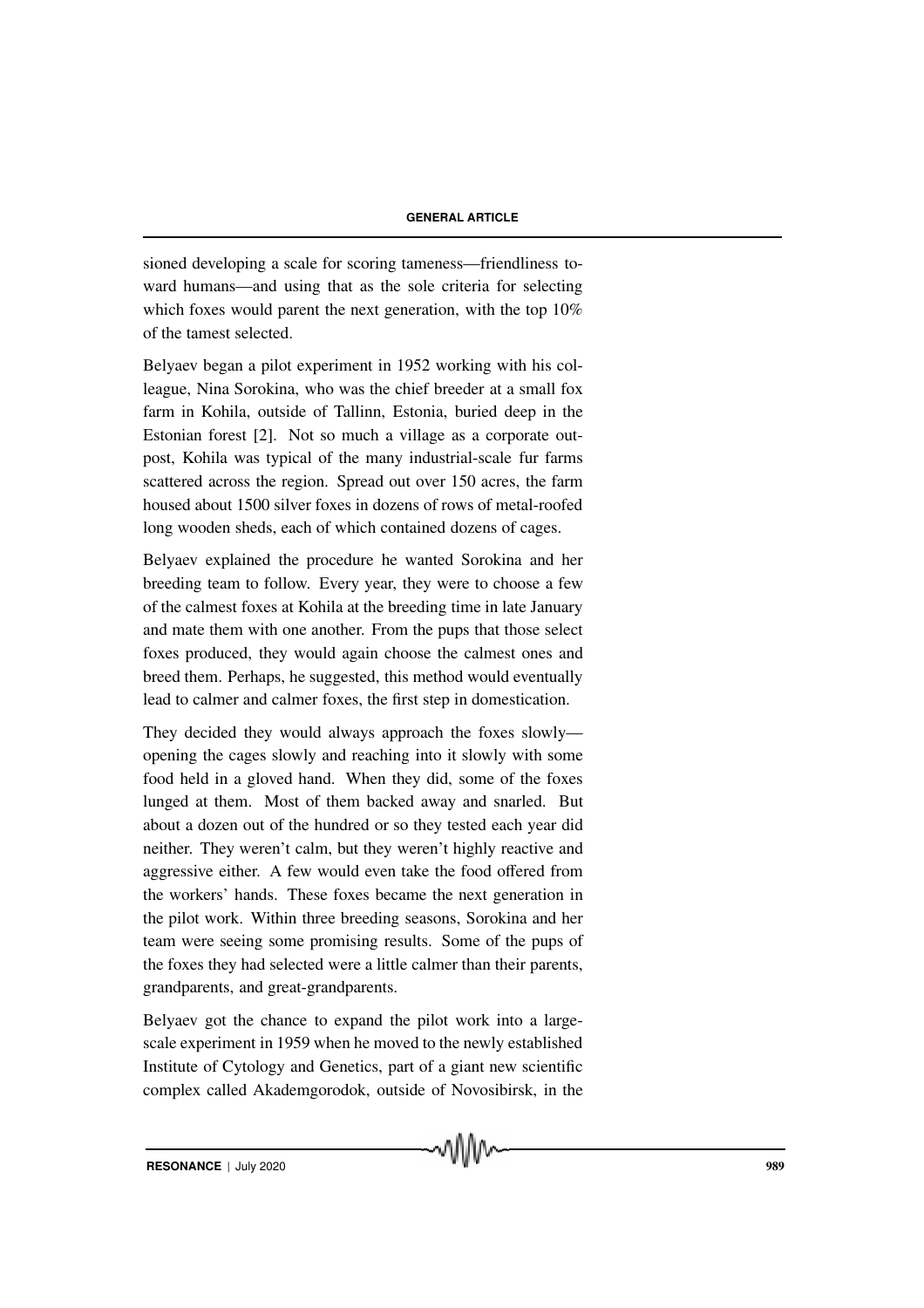Figure 1. The first domesticated fox with floppy ears (1969). (Photo Courtesy: Institute of Cytology and Genetics, Novosibirsk.)



heart of Siberia. Quickly he became Vice Director of the Institute, and he recruited Lyudmila Trut, who had recently received her degree in biology from Moscow State University, to work with him on this experiment.

In January of 1959, a Lysenko-created committee from Moscow visited Akademgorodok. This committee had the official authority to determine what work was done at the Institute of Cytology and Genetics. Trut remembers committee members "snooping in the laboratories, questioning everyone." The word spread that the committee was clearly unhappy that genetic studies were being conducted. When the committee met with Mikhail Lavrentyev, chief of all the institutes at Akademgorodok, they informed him that "the direction of the Institute of Cytology and Genetics is methodologically wrong." Those were dangerous words from a Lysenkoist group.

Khrushchev, who was by this time Premier of the USSR, heard of the committee's report about Akademgorodok. Khrushchev had been a long-time supporter of Lysenko, and he decided to examine the situation personally in September of 1959. The staff of all the science institutes at Akademgorodok gathered in front of the Institute of Hydrodynamics for Khrushchev's visit, and Trut recalls that the Premier "walked by the assembled staff very fast, not paying any attention to them." The substance of the meeting between Khrushchev and the administrators was not recorded, but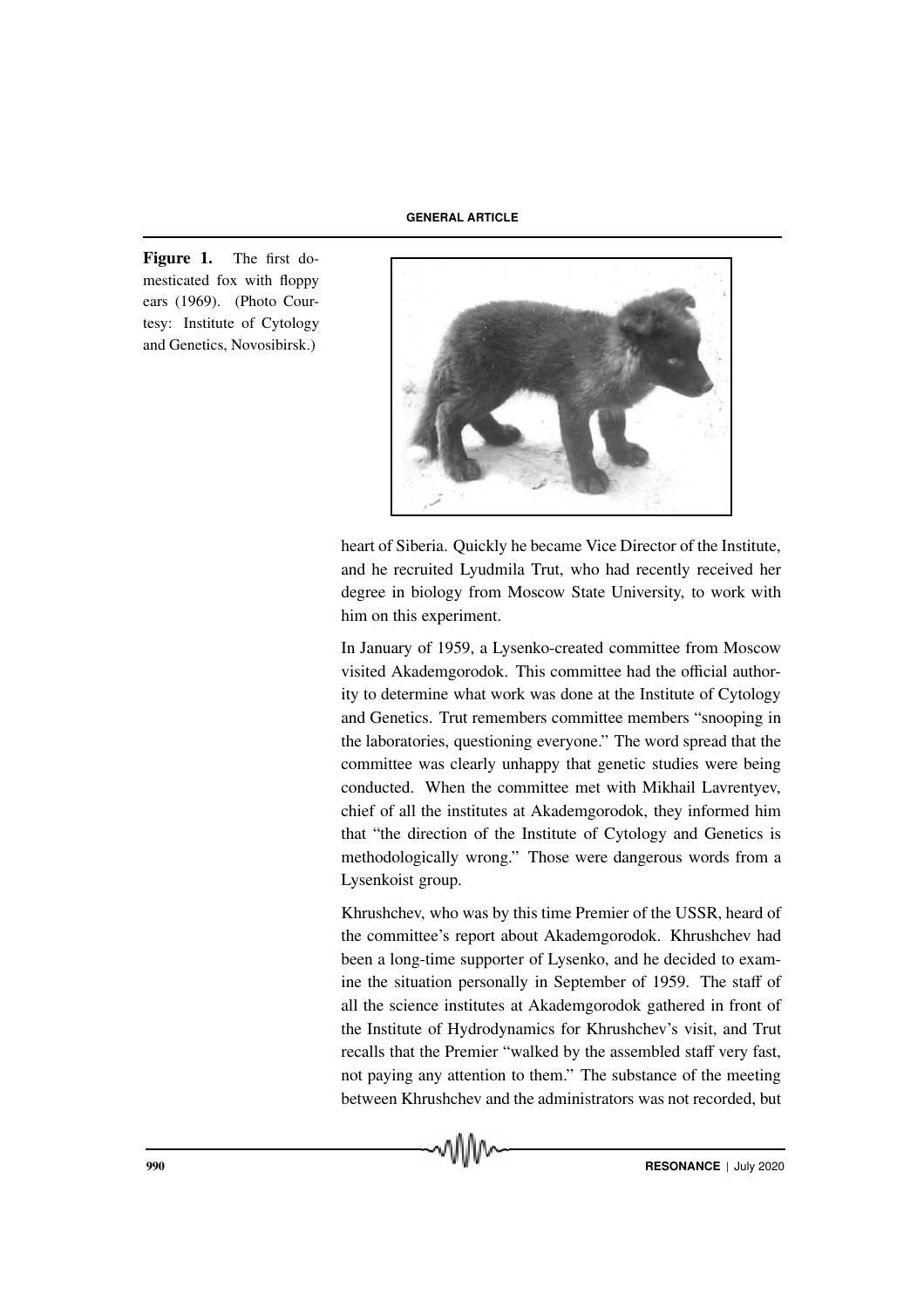accounts from the time make clear that Khrushchev intended to immediately shut down the Institute of Cytology and Genetics. Fortunately, Khrushchev's travel partner on his visit to Akademgorodok was his daughter, Rada. A well-known journalist, Rada, who was also a trained biologist, recognized Lysenko for the fraud he was and convinced her father to keep the Institute of Cytology and Genetics, and the fox domestication experiment, open.

It is not possible here to discuss all of the results that have come out of this almost six-decade-long experiment. Briefly, starting from a population of wild foxes, within six generations<sup>1</sup>, selec-  $\frac{1}{1}$  Six years, as foxes reproduce tion for tameness resulted in some foxes that licked the hands of experimenters, whined when humans departed and wagged their tails when humans approached. During the early years of the experiment, the tamest of the foxes made up two percent of the experimental population; today they make up more than seventyfive percent. In addition, as Belyaev predicted, selection for tame-<br>As Belyaev predicted, ness led to the emergence of traits in the domestication syndrome. In less than ten generations, some of the domesticated foxes had floppy ears and curly tails. By generation fifteen, their stress hormone levels were about half the stress hormone levels of wild foxes. Over the course of the experiment, Trut, Belyaev, and their colleagues also found that the domesticated foxes exhibited mottled fur patterns and extended reproductive periods.

The domesticated foxes also displayed more juvenilized facial and body shapes, such as rounder and shorter snouts and shorter and thicker limbs. Gordon Lark, at the University of Utah in the United States, had discovered that in dog breeds, animals with short limbs and short snouts also had wide limbs and wide, rounded snouts. Dogs with long graceful limbs and long snouts had relatively narrow snouts. Genetic analysis performed by Lark's team found that the relationship between the length and width of dog bones was controlled by a small number of genes that affect skeletal growth. Lark then began working with Trut, Anna Kukekova, and Anastasia Kharlamova to examine similar phenomena in the silver foxes. They found that the same relationship

MMW

annually starting at age one.

selection for tameness led to the emergence of traits in the domestication syndrome. In less than ten generations, some of the domesticated foxes had floppy ears and curly tails. By generation fifteen, their stress hormone levels were about half the stress hormone levels of wild foxes.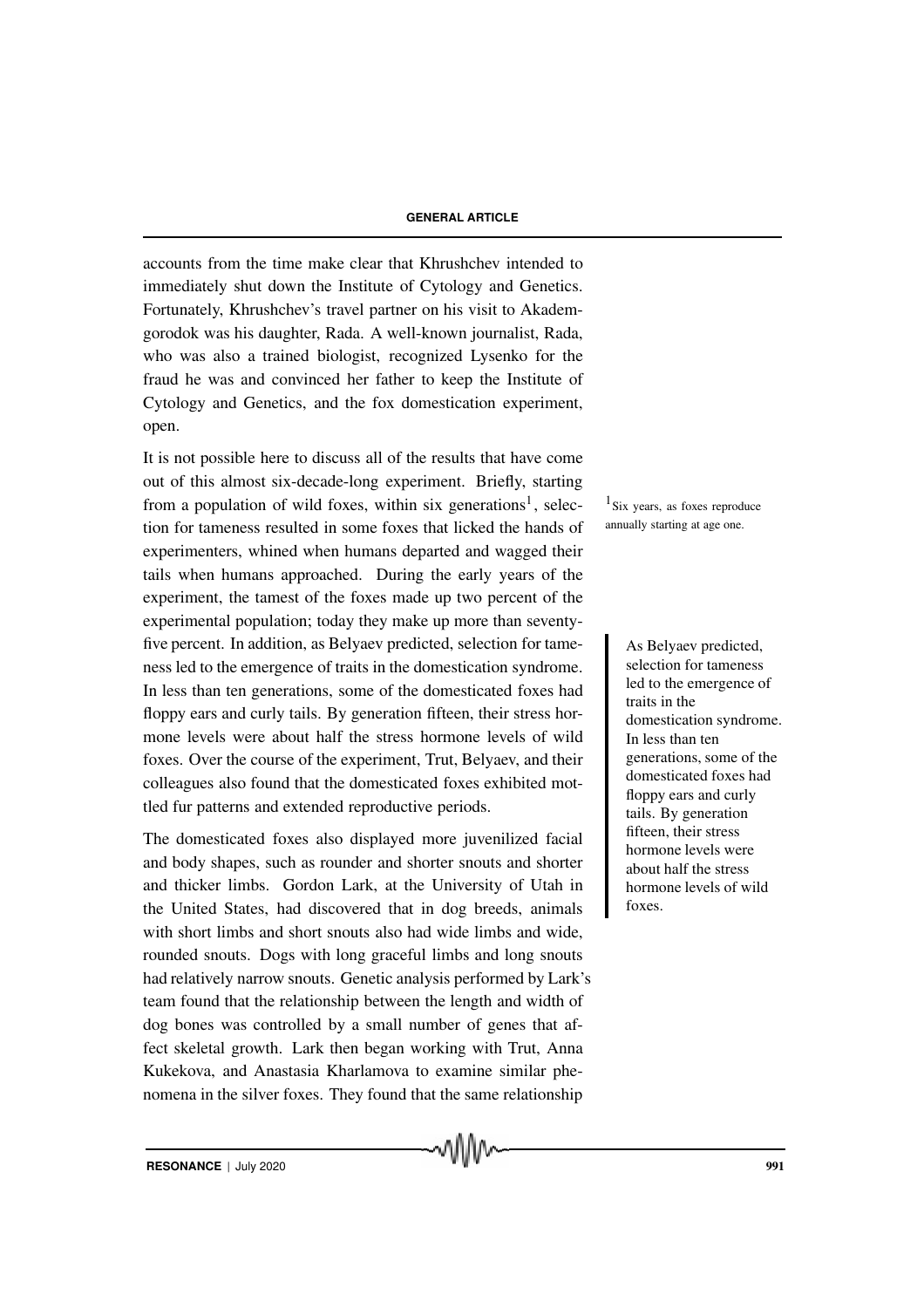Figure 2. Domesticated foxes today have a rounder, shorter snout than wild foxes. (Photo Courtesy: Institute of Cytology and Genetics, Novosibirsk.)



between bone width and length they had found in dogs—short limbs and short snouts paired with wide limbs and wide, rounded snouts—was present in the domesticated foxes, and proposed an intriguing hypothesis about why these changes have emerged. In the case of foxes in the wild, as pups mature and wean off nursing, the body and face shape change in a manner that provides them with the best chance of survival. When they are pups, their faces are relatively round, and their legs are chunky. But, as they mature to adulthood, longer and more graceful legs provide more speed for chasing prey and evading predators and longer, more pointed snouts facilitate probing into the nooks and crannies of thick grasses and undergrowth while foraging for food. In wild foxes, this leads to natural selection for a change in body shape during development, producing the classic anatomy of adult wild foxes; but in the domesticated foxes, where individuals never have to forage, hunt or evade predators, that selection pressure has been eliminated. Apparently, without that pressure, the more juvenile rounded face and chunky body form continue into adulthood in the tame foxes.

In the remainder of this article, I will discuss: (1) the effect of the process of domestication on the social cognition of the foxes, (2) recent work on the molecular genetics of domestication in the silver foxes, (3) a new hypothesis for why selection for tameness leads to the domestication syndrome, and (4) how the silver fox domestication experiment has led to new hypotheses about self-

In the case of foxes in the wild, as pups mature and wean off nursing, the body and face shape change in a manner that provides them with the best chance of survival.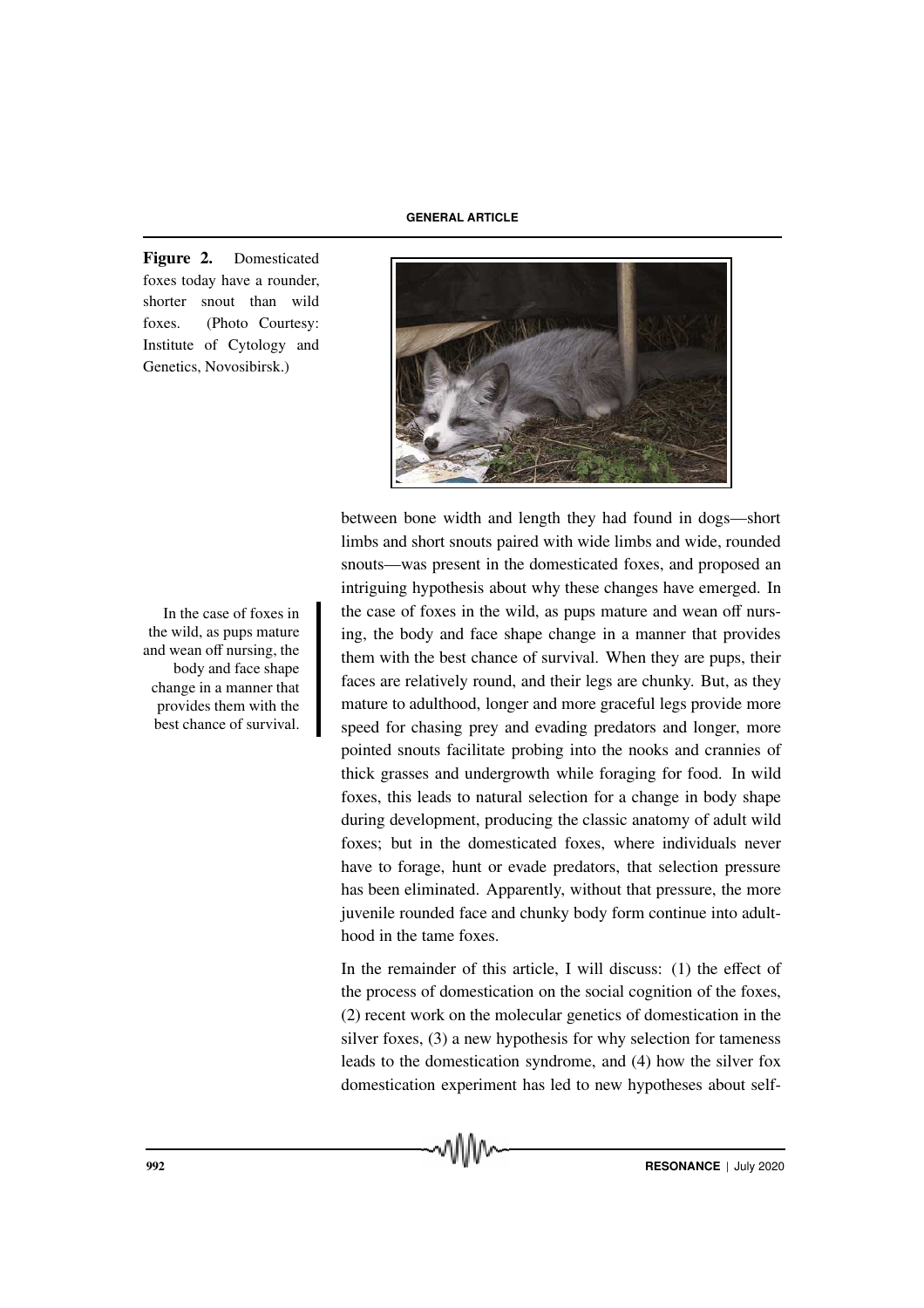domestication in primates, including humans.

### Domestication and Social Cognition

In 2002, Brian Hare was working on his PhD at Harvard, studying animal social cognition, under the supervision of Richard Wrangham. Hare's studies focused on social cognition in dogs. Work in this area had shown that on one classic social cognition test the object-choice test—dogs performed very well. Researchers had found that if they placed two opaque containers on a table, and unknown to the animal, put food under one, and then pointed at the correct container, stared at it, touched it, or even place a marker like a wooden block on it, dogs easily solved the task.

Hare was interested in why dogs were so good at the objectchoice test. Perhaps it was because dogs spend their whole lives with humans, and learn how to do this sort of thing. Or it could be that all canids are good at object-choice tests, regardless of experience with humans. Hare tested both wolves and dogs on this task. The dogs solved it, and the wolves did not. Not all canids could do this. Hare also tested dog pups of different ages, as well as dogs who had lots of interactions with humans versus few interactions, and in all the cases, the dogs solved the task: it wasn't experience with humans per se that made dogs so good at the task.

Why, Hare wondered, do dogs have this innate ability to solve hard social cognition tasks like the object-choice test, while other species do not? The answer, he thought, likely had something to do with the fact that dogs had been domesticated. "It is likely," Hare wrote in a 2002 *Science* paper, "that individual dogs that were able to use social cues more flexibly than could their last common wolf ancestor...were at a selective advantage." [4] Dur-<br>Individual dogs that ing the process of domestication, dogs that were good at picking up on social cues emitted by their humans would get more food because they could do the things that we wanted them to do and would be rewarded.

Hare's mentor, Wrangham, suggested an alternative explanation.

MMv

were able to use social cues more flexibly than could their last common wolf ancestor...were at a selective advantage.

–Brian Hare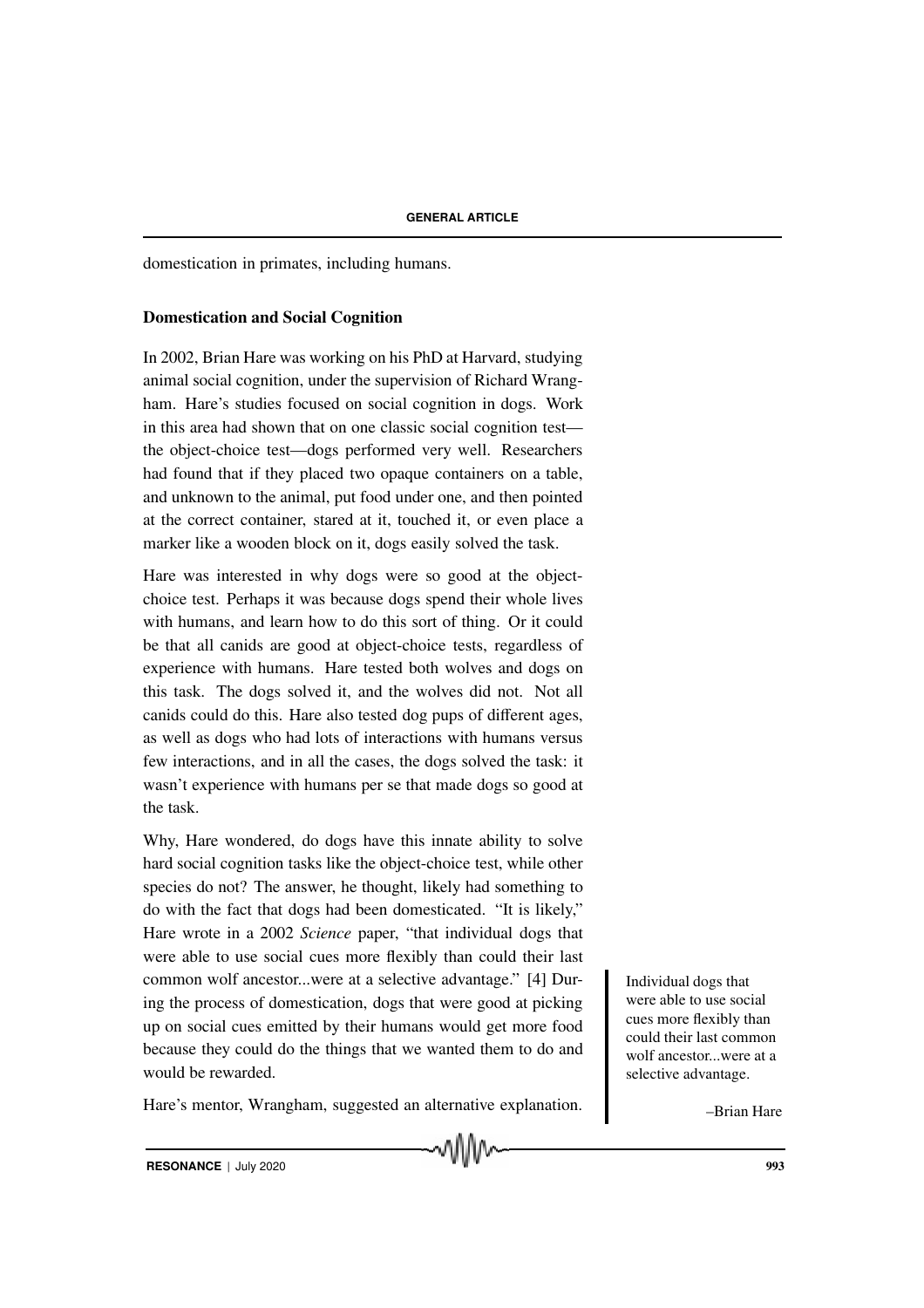Perhaps the ability to follow human pointing was a byproduct of domestication: it had not been selected during the process of domestication but was somehow correlated with what had been, namely selection for friendliness toward humans. Hare wanted to design an experiment to distinguish between his hypothesis and Wrangham's alternative. The domesticated foxes offered a way to do that, as they were the only domesticated species where researchers knew exactly what sort of selection pressures had been in place during domestication, and that selection for social cognition, like following the pointing and gazing in the object-choice test, had not been selected. Hare also knew that in addition to the line of domesticated foxes, Belyaev (who died in 1985) and Trut had a control line of foxes that had been selected randomly with respect to their friendliness to humans. If Hare was correct, both the domesticated foxes and the control foxes should fare poorly on the social cognition test, because neither had been selected based on social cognition. If Wrangham was correct, and social cognition was indeed a byproduct of domestication, then the domesticated foxes should show social cognition on par with dogs, but the control foxes should not.

Hare, working with Trut and others, then ran an experiment involving pointing and gazing at one of the two objects placed in front of the foxes. Seventy-five fox pups were tested. Domesticated pups solved the problem, but control foxes did not. In fact, domesticated fox pups were just as good as dog pups on this test. The results were completely in line with Wrangham's hypothesis. Social cognition was a byproduct of domestication [5].

#### Molecular Genetic Studies of the Domesticated Foxes

Much of the recent work on the silver foxes has focused on identifying the molecular genetic changes that have occurred during the process of domestication. Much of the recent work on the silver foxes has focused on identifying the molecular genetic changes that have occurred during the process of domestication. In a 2011 study that compared domesticated foxes to a separate line of foxes that had been selected for aggressive behavior to humans, Anna Kukekova, Trut, and their colleagues found that the genes associated with many of the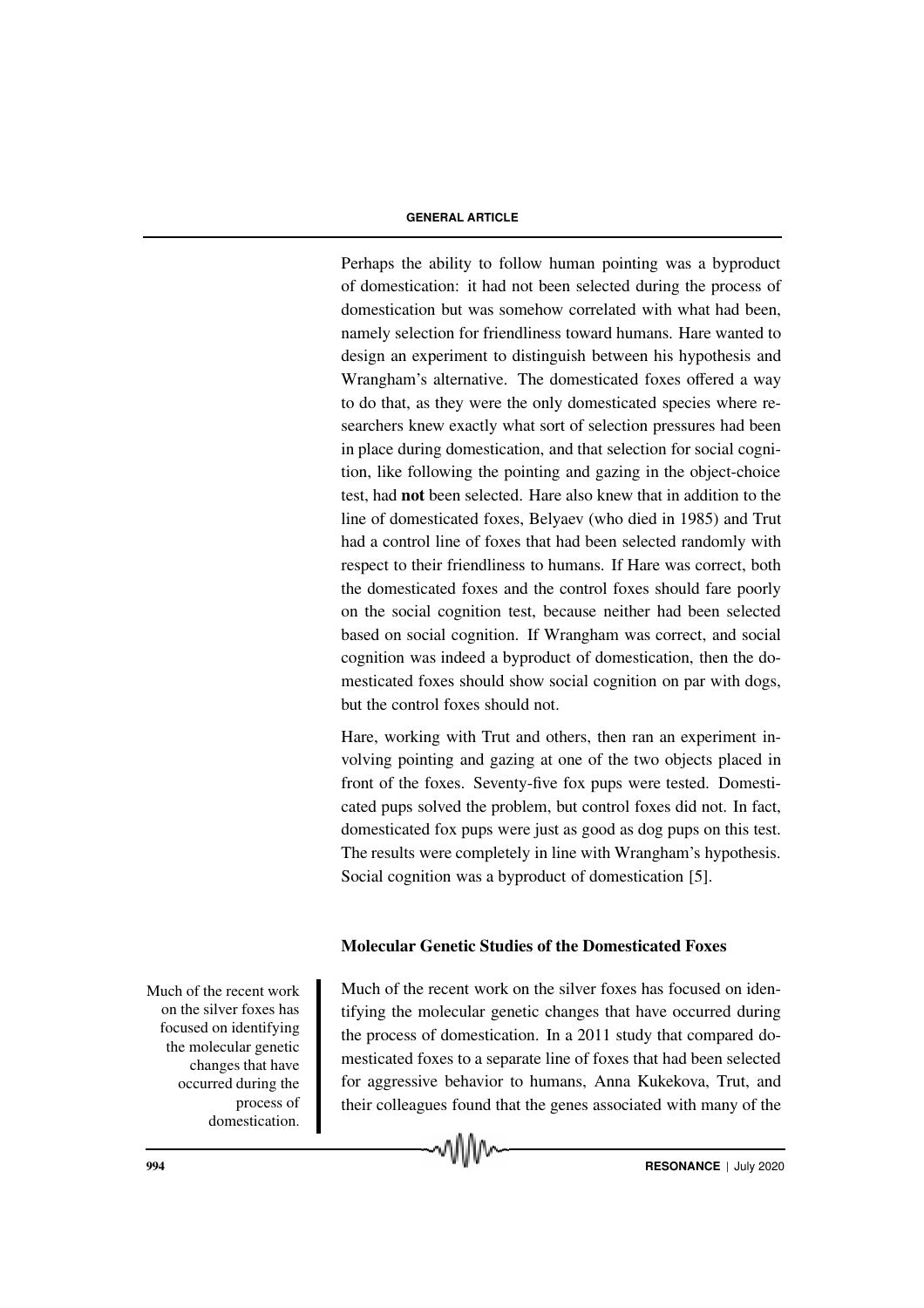unique behavioral and morphological changes in the tame foxes can be mapped onto a specific region of fox chromosome number 12 [6]. What made this finding particularly interesting is that just a year earlier, a paper that examined the genetics of domestication in dogs was published [7]. A comparative analysis found <br>A comparative analysis that some of the genes linked to domestication on chromosome 12 of the foxes were also found on the corresponding (homologous) dog chromosomes involved in their domestication.

In a more recent study, Kukekova, Trut, and others have uncovered a hotspot for changes associated with domestication on fox chromosomes [15]. *SorCS*, one of the genes located in this hotspot, is known to be associated with synaptic plasticity, which plays a role in memory and learning. We have seen that domesticated foxes are adept at solving problems that require social cognition, [5] and together with work on *SorCS*, these studies are helping researchers understand how the process of domestication has led to crucial changes in cognitive abilities.

Right from the start of the silver fox domestication experiment, Belyaev hypothesized that the process of domestication was in part the result of changes in gene expression patterns. Gene expression is a measure of when genes 'turn on' and 'turn off' and how much protein products they produce. In a recent paper, Kukekova, Trut, and a team of researchers at Cornell examined expression patterns at the genome level, in both domesticated foxes and in a line of foxes that have been selected for aggressive behavior for more than forty years. They found that almost 150 genes in the prefrontal cortex of the brain where gene expression patterns between domesticated and aggressive foxes were different. Some of those genes are involved with serotonin receptor pathways that likely affect the behavioral temperament, including tame and aggressive dispositions. This same study uncovered differences in how common certain alleles are in the domestic versus aggressive foxes. Researchers found differences in allele frequencies at one hundred and seventy-six genes, including genes associated with what is called the 'neural crest cells'. Neural crest cells are part of the developing neural tube, which found that some of the genes linked to domestication on chromosome 12 of the foxes were also found on the corresponding (homologous) dog chromosomes involved in their domestication.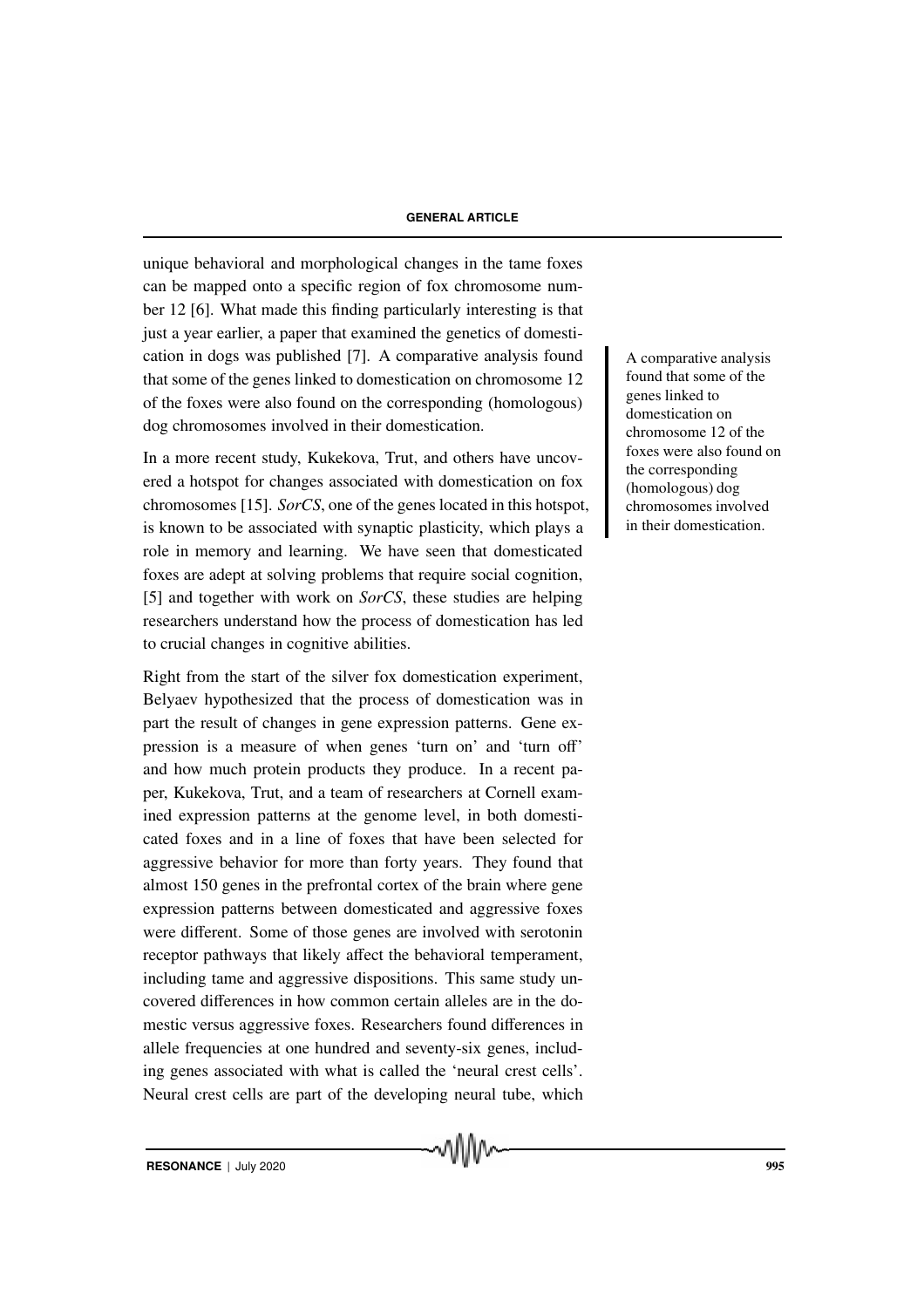itself is a component of the very early stages of the nervous system in animals. Early on in embryonic development in mammals, neural crest cells migrate (move) to the brain, face, jaws, adrenal glands, ears, tail, fur, and other locations in a developing embryo. Because they develop into so many different types of cells after they migrate, they are referred to as 'multipotent cells'.

# The Domestication Syndrome and Neural Crest Cell Migration

What makes the above finding on neural crest cells so intriguing Neural crest cells are is that neural crest cells are hypothesized to be key players in the domestication syndrome (for example, think of all the changes to the ears, tail, fur, and so on, in the domesticated foxes).

> Wilkins et al. have proposed that changes to the number and migratory behavior of neural crest cells early in development explains much of the domestication syndrome [8].

> Wilkins et al. hypothesize that when our ancestors were selecting for calm, tame behavior early in the process of domestication, they were also indirectly selecting for a reduction in the number of neural crest cells, as well as a reduction in the migratory behavior of these cells. As a result of this indirect selection, Wilkins et al. propose that "most of the modified traits, both morphological and physiological [associated with the domestication syndrome], can be readily explained as direct consequences of such deficiencies [in neural crest cells]... ." For example, fewer neural crest cells migrating to the cartilage in ears leads to 'floppy' ears, fewer neural crest cells migrating to the tail leads to a curly tail, and so on. Paired with molecular genetic work on differences in allele frequencies in genes associated with neural crest functioning in the domesticated foxes, Wilkins et al.'s unifying hypothesis for the domestication syndrome merits further investigation.

# Self Domestication

By the late 1970s/early 1980s, the findings from the fox domestication experiment that he and Trut were leading led Belyaev to



hypothesized to be key players in the domestication syndrome. Wilkins et al. have proposed that changes to the number and migratory behavior of neural crest cells early in development explains much of the domestication syndrome.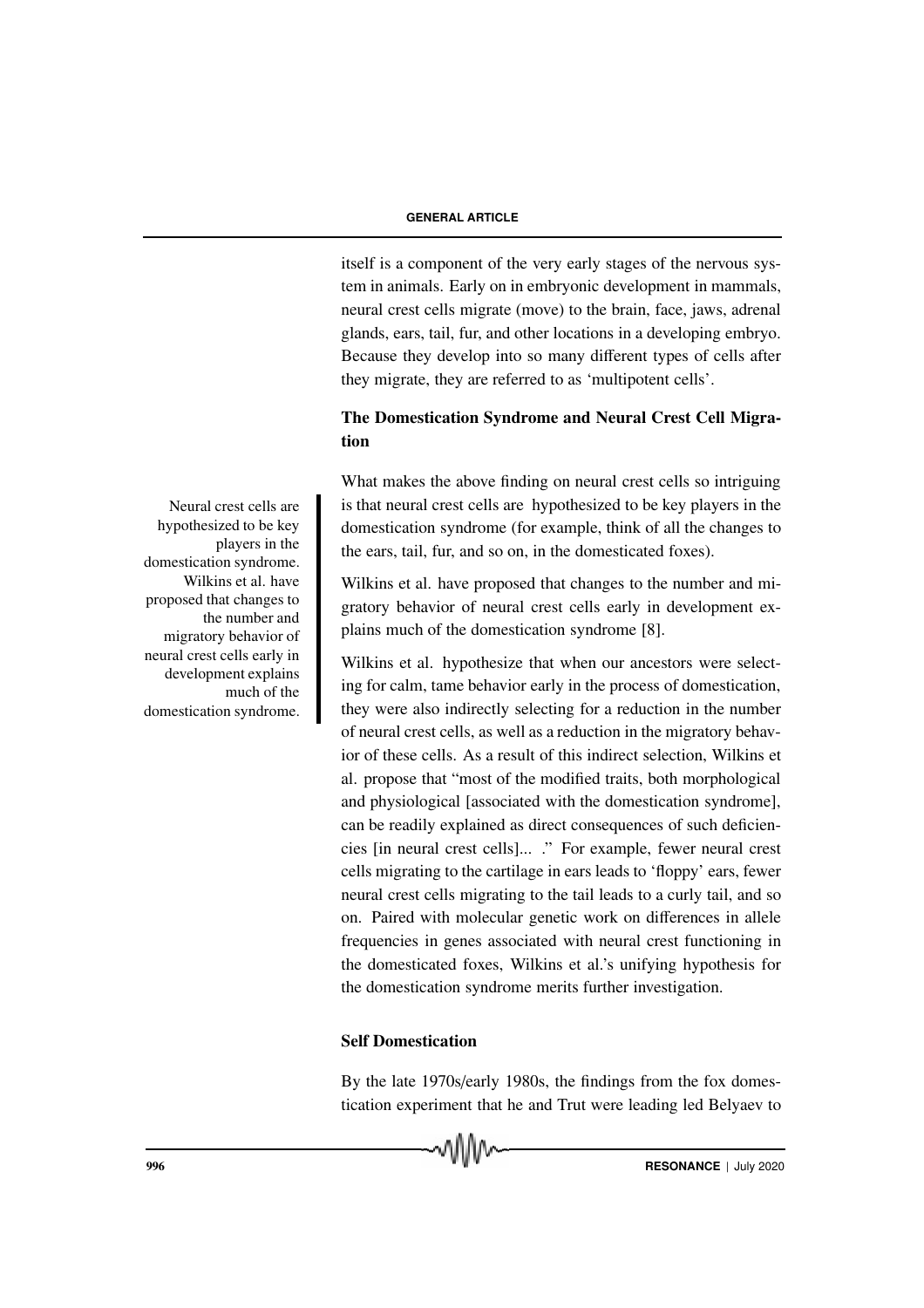propose an audacious idea about how humans had become such sociable animals. He proposed that we have domesticated ourselves, by selecting tame mates and tame groupmates. Belyaev discussed this idea in two papers, the latter of which was a keynote speech at the XV International Genetics Congress in 1984 [9, 10].

Belyaev argued that "the social environment created by man himself has become for him quite a new ecological milieu." This, of course, led to new natural selection pressures, and Belyaev proposed that "under these conditions, selection required from individuals some new properties: obedience to the requirements and traditions of the society, i.e., self-control in social behavior." In particular, humans who were better able to cope with the stress, to stay calm rather than striking out in aggression, had the selective advantage. "One can hardly doubt," Belyaev noted, "that the 'word' and its meaning has become for man an incomparably stronger stressful factor than a club blow for a Neanderthal man," [9] favoring behaviors such as selecting calmer, "tamer" mates and groupmates.

Much work needs to be done, but today there is a small, but grow-<br>
Today there is a small, ing, comparative literature on human self-domestication. There is also some evidence that self-domestication has occurred in another primate, the bonobo (*Pan paniscus*).

Bonobos live in matriarchal fission-fusion societies in which females form alliances. Bonobos voluntarily share food, even with strangers. They play often and sexual behavior is used as a greeting, a form of play, and a means of resolving conflicts. Chimpanzees are bonobos' closest evolutionary relatives. Chimp society is patriarchal, with males dominant to females. Males often form alliances, but unlike the female coalitions in bonobos, such alliances raid and viciously attack individuals in other groups. These differences between chimpanzees and bonobos have led Brian Hare to propose that bonobos have self-domesticated themselves.

Molecular genetic comparison of the chimpanzee and bonobo genomes suggests that they began to diverge from a common an-

MMW

but growing, comparative literature on human self-domestication. There is also some evidence that self-domestication has occurred in another primate, the bonobo (*Pan paniscus*).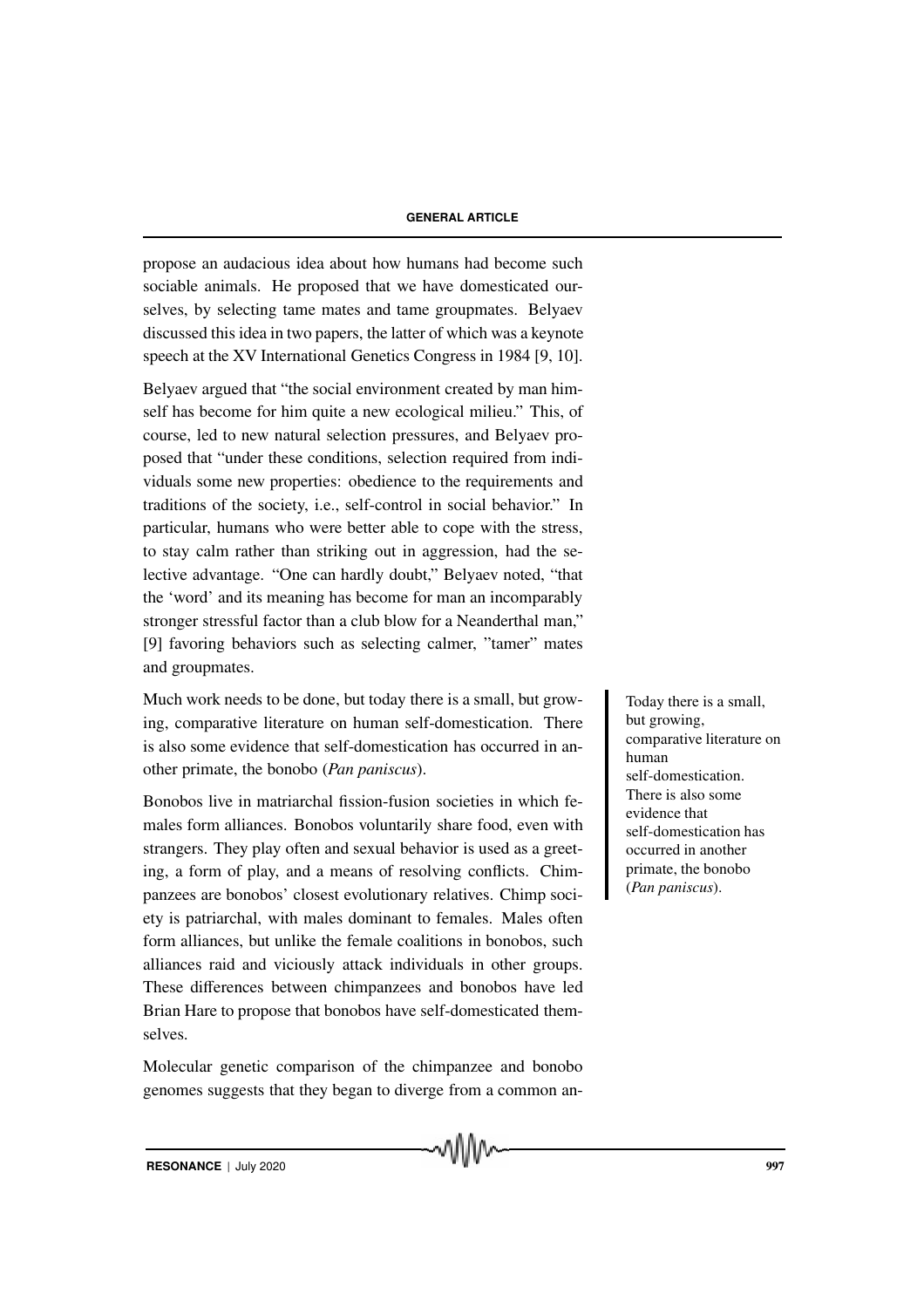cestor approximately two million years ago, at about the time the Congo River was forming in Africa. The Congo River split up the population of the common ancestor to bonobos and chimpanzees into two groups, with the lineage that led to bonobos living in a small area to the south of the Congo River, and the lineage that led to chimpanzees living to the north of the river in a much larger area stretching across west and central Africa. By chance, the bonobo lineage ended up in an area with higherquality plant foods than the chimpanzee lineage. In addition, the lineage leading to bonobos faced less competition for food. There were gorillas to the north of the Congo River, but not to the south, where the bonobo lineage was.

Hare and his colleagues hypothesize that bonobos who played and cooperated with one another to obtain food, shelter, and sexual partners fared better than aggressive intolerant types, and so bonobo females may have selected the least aggressive, most friendly partners of the opposite sex as their mates. That is, they may have self-domesticated themselves, in a process similar to that outlined by Belyaev for human self-domestication [11].

This selection for tameness in bonobos, but not chimpanzees, has led to changes in their bodies and behavior that are strikingly similar to the changes seen in the domesticated foxes. Compared to chimpanzees, bonobos display many of the traits in the domestication syndrome. They have more juvenile skeletal features and lower stress hormone levels than chimps. And compared to chimpanzees, bonobos also have a longer developmental period during which they rely on their mothers, show more variation in color (e.g., white color tufts and pink lips), and have smaller skulls (but have more gray matter in their brains devoted to areas linked with empathy).

# Closing Thoughts

Now in its sixtieth year, the silver fox domestication experiment continues to shed new light on the process of domestication. As they have from the initiation of the experiment, each year re-



bonobos, but not chimpanzees, has led to changes in their bodies and behavior that are strikingly similar to the changes seen in the domesticated foxes. Compared to chimpanzees, bonobos display many of the traits in the domestication syndrome.

Selection for tameness in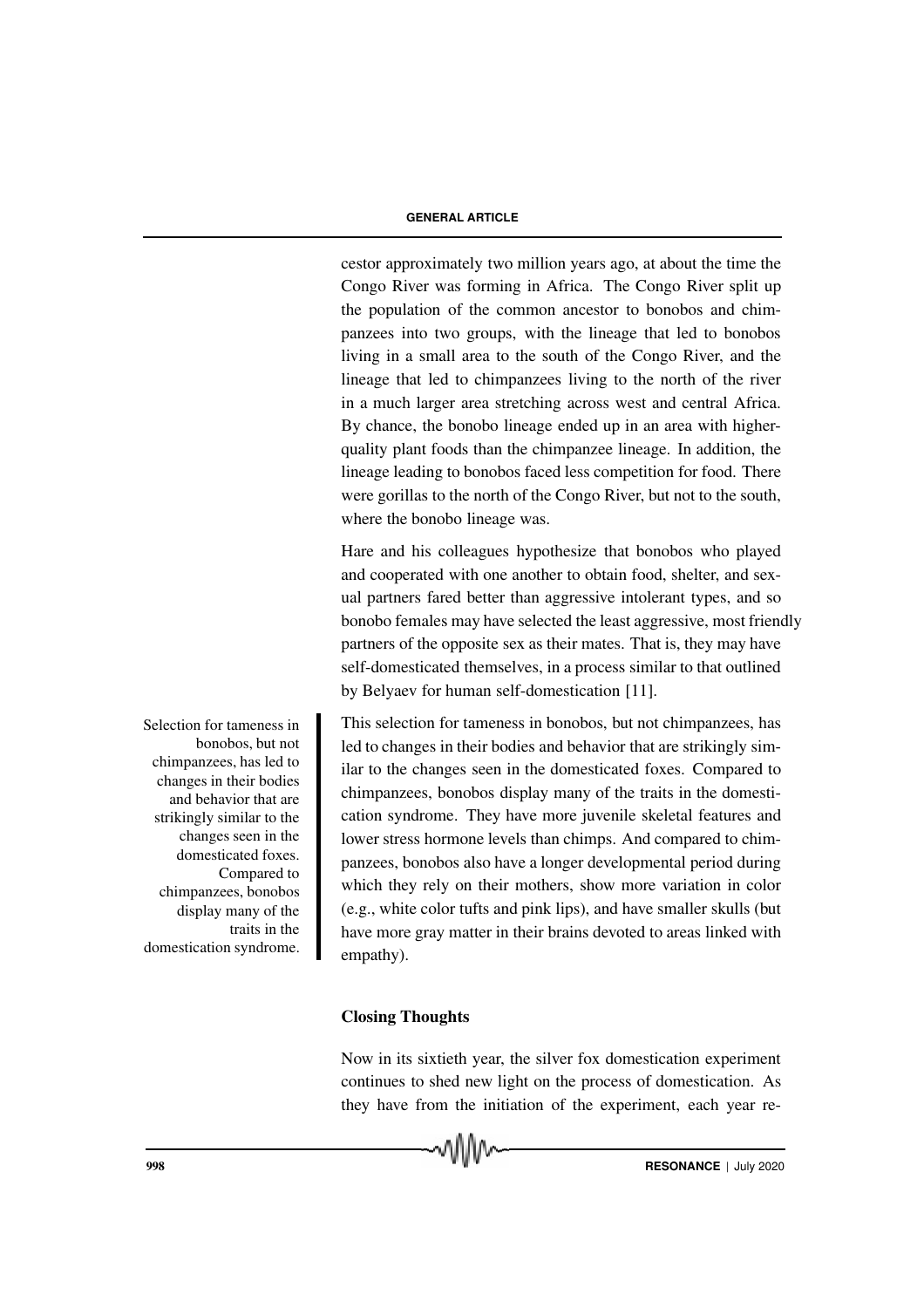searchers test hundreds of foxes and preferentially breed the tamest. While much of the work today centers on the molecular genetic changes associated with domestication, changes to behavior, morphology, neurobiology and endocrinology continue to be recorded. All of this provides evolutionary biologists with a rare glimpse of continuous change is a fundamentally important experimental system.

#### Acknowledgements

I thank Lyudmila Trut for working with me on our book, *How to Tame a Fox and Build a Dog* (University of Chicago Press, 2017). Nikolai and Michael Belyaev provided much in the way of assistance, as did Aaron Dugatkin. I thank Dana Dugatkin for proofreading this article.

# Suggested Reading

- [1] C Darwin, *The Variation of Animals and Plants Under Domestication*, Vol.1–2 (J. Murray, 1868).
- [2] L A Dugatkin and L N Trut, *How to Tame a Fox and Build a Dog*, University of Chicago Press, 2017.
- [3] S Deshpande, *Magic of Transforming a Fox Into a Dog!*, *Resonance*, Vol.23, No.8, pp.925–927, 2018.
- [4] B Hare, M Brown, C Williamson, and M Tomasello, The domestication of social cognition in dogs, *Science*, 298, pp.1634–1636, 2002, doi:10.1126/science.1072702.
- [5] B Hare et al., Social cognitive evolution in captive foxes is a correlated byproduct of experimental domestication, *Current Biology*, 15, pp.226–230, 2005.
- [6] A V Kukekova et al., Mapping loci for fox domestication: Deconstruction/reconstruction of a behavioural phenotype, *Behavior Genetics*, 41, pp.593– 606, 2011, doi:10.1007/s10519-010-9418-1.
- [7] B M vonHoldt et al., Genome-wide SNP and haplotype analyses reveal a rich history underlying dog domestication, *Nature*, 464, pp.898–U109, 2010, doi:10.1038/nature08837.
- [8] A S Wilkins, R W Wrangham, and W Tecumseh Fitch, The "Domestication Syndrome" in mammals: A unified explanation based on neural crest cell behavior and genetics, *Genetics*, 197, pp.795–808, 2014.
- [9] D K Belyaev in *Genetics: New Frontiers:Proceedings of the XV International Congress of Genetics* (ed V.L. Chopra), pp.379–386 (Oxford University Press, 1984).